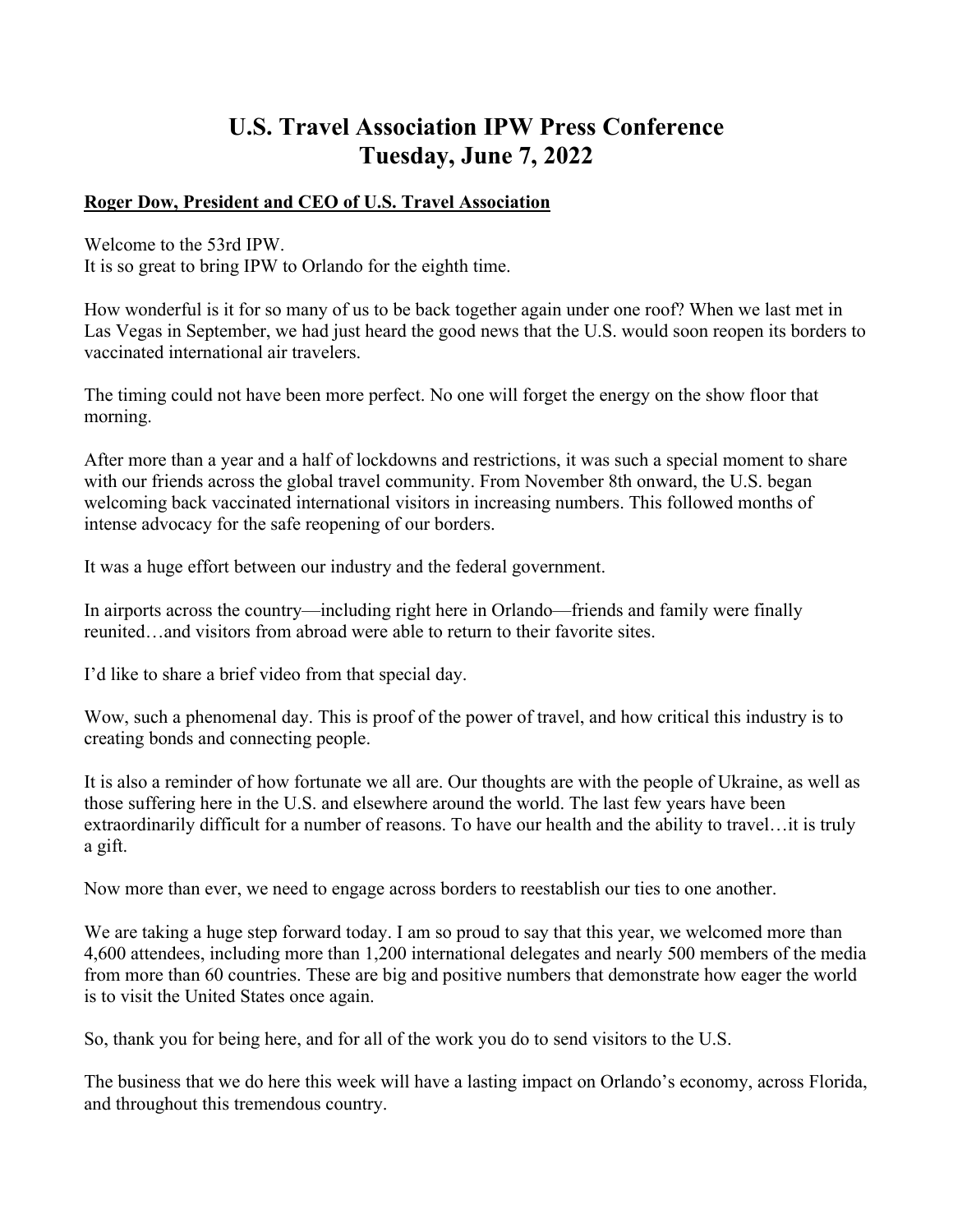Still, we have a long way to go and we're not fully back to where we should be. While domestic leisure travel has rebounded strongly, international travel and business travel remain down from 2019 levels.

Before the borders reopened, overseas visitation to the U.S. was nearly 80% below pre-pandemic levels. We have since improved to be only 43% down by April of this year.

U.S. Travel's latest international travel forecast shows us just how far we still have to go to regain what was lost to the pandemic. At the current rate, we project that international visitation will not fully recover until 2025. And even in 2025, international visitation will still be 11% below where it should have been in 2025, if not for the pandemic.

In an upside scenario, we could gain 5.4 million visitors and \$9 billion in spending by the end of 2022 if the pre-departure testing requirement were removed.

Our forecast also shows that the pandemic had an impact on our top source markets. In 2019, the top source markets for travel to the U.S. were Canada, Mexico, the United Kingdom, Japan, China, South Korea, Brazil, Germany, France, and India. Things are a little different now.

Restrictions both here and abroad have shaken up that top 10 list. We see that Japan, China and South Korea have dropped out of the top 10 for now. Strict re-entry policies in some Asian countries have made it difficult for outbound travel to resume. We hope that these countries can soon lift their travel restrictions. We're eager to welcome back visitors from these markets.

Now, the U.S. still has a lot of work to do to normalize travel conditions, especially to ease the entry process. As you all know, our federal government still has a pre-departure testing requirement for all inbound vaccinated air travelers. We view this as an unnecessary hurdle—one that many other countries have now eliminated.

A recent survey U.S. Travel commissioned of vaccinated international travelers in France, Germany, the United Kingdom, South Korea, Japan and India found that pre-departure testing is a major deterrent to traveling to the U.S. More than half of international travelers said the added uncertainty of potentially having to cancel a trip due to pre-departure testing requirements would have a negative impact on their likelihood to visit the U.S. And 71% of adults surveyed said they prioritize traveling to destinations without cumbersome entry requirements.

We are missing out on a major opportunity to rebuild the U.S. travel economy. This arcane predeparture testing requirement is making our country less competitive. U.S. Travel is working diligently to get this testing requirement lifted.

Last month, more than 260 travel industry and business organizations sent a letter to the White House calling for an urgent repeal of the pre-departure testing requirement for vaccinated international air travelers. Stronger immunity provided by vaccinations, boosters and prior infections, as well as effective treatments, have enabled Americans to safely return to work, school and normal activities—all without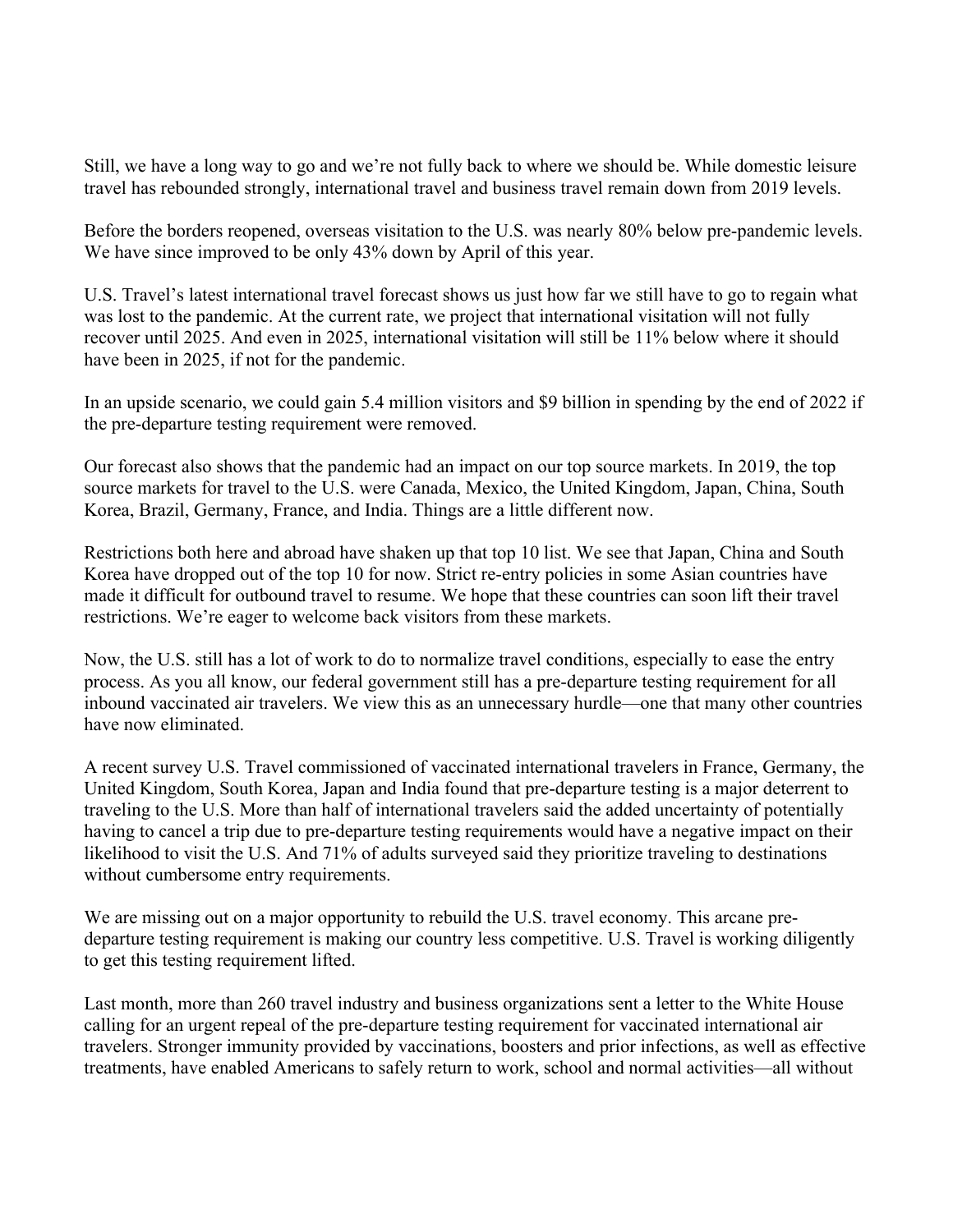the requirement of masking, testing and physical distancing. We will continue to work with our government to get this requirement lifted as soon as possible.

Another obstacle to robust inbound visitation is that many of our visitors are still unable to come here because they can't get a visa. U.S. consulates around the world are facing unprecedented backlogs in scheduling visitor visa interviews. This is a huge challenge as we try to regain our share of the global travel market.

A significant number of global visitors must have a tourist visa to visit the U.S. In 2019, 43% of our 79 million international visitors required a tourist visa. Many of our top markets now face sky-high wait times for an interview.

As of last month:

- It's 268 days for Israel.
- 529 days for Argentina.
- 538 days for Mexico.
- 693 days for Colombia.
- And more than two years for the Dominican Republic.

As of early May, the average wait time for a visa interview for non-Visa Waiver Program countries was 419 days. This is unacceptable. We cannot restore our inbound travel sector unless this issue gets resolved. U.S. Travel is working with the federal government on several policies that can help shorten visa interview wait times and bring back visitors more quickly.

We're encouraging the government to develop a pilot program for the use of videoconferencing technology in visa interviews with low risk, returning applicants… and applicants with urgent travel needs. We're also calling for more resources for embassies and consulates with high demand. Our international visitors are so important. But now, I'd like to reflect for a moment on one of our industry's biggest wins in the past year.

To do that, I'll turn it over to U.S. Travel's National Chair and the President of Carnival Cruise Line, Christine Duffy.

### **Christine Duffy, U.S. Travel National Chair and President of Carnival Cruise Line**

Thank you, Roger.

It's great to be back here at IPW. International visitors are so critical to the success of our industry and our businesses. We cannot fully recover without inbound tourism. And thanks to the work of our collective industry, Brand USA will continue to play an important role in growing America's inbound travel sector.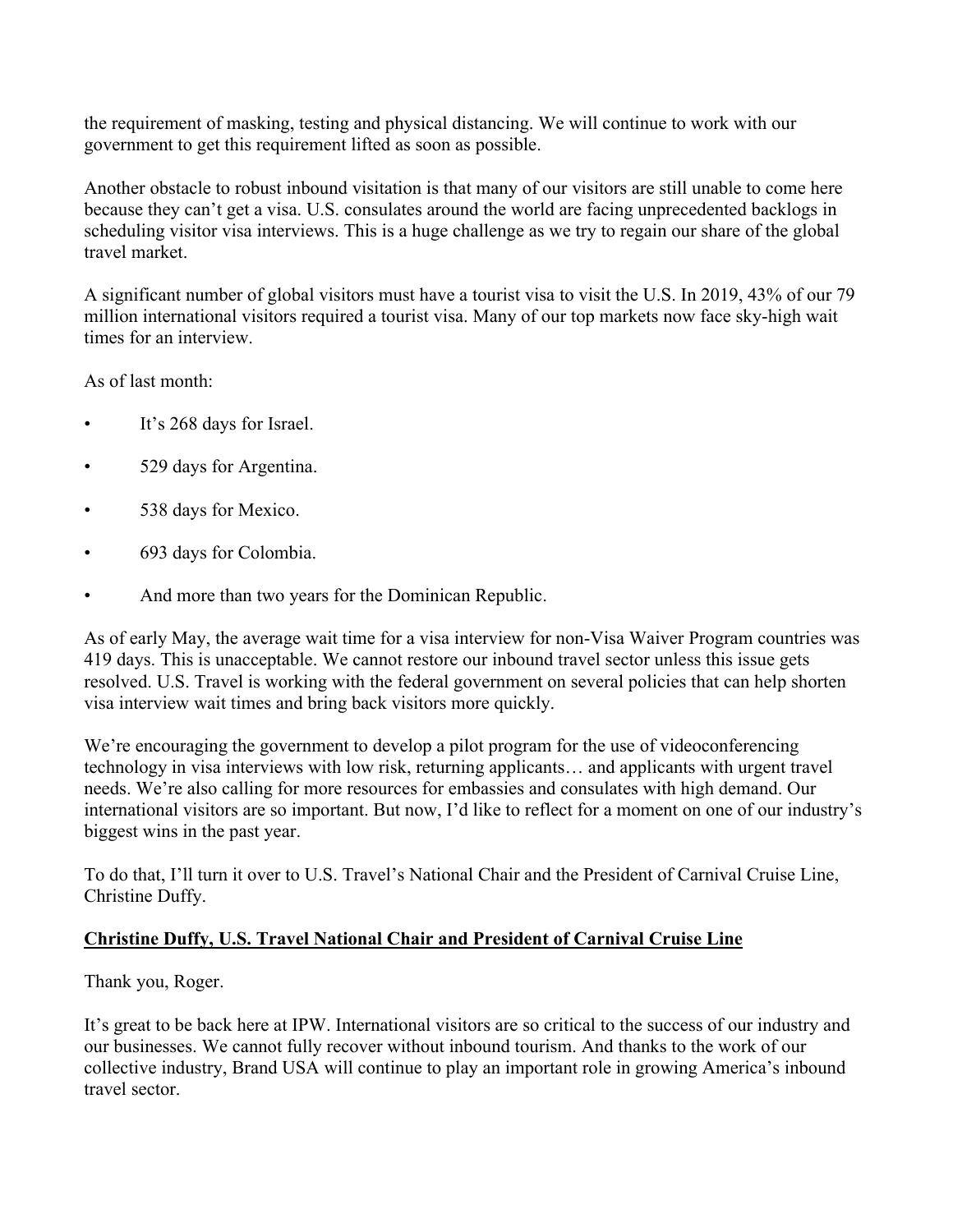In March, Congress passed the Restoring Brand USA Act, which provided \$250 million in emergency funding for Brand USA. This investment will help the United States position itself abroad as a premier destination for global travelers.

And prior to the pandemic, Congress took the critical step of renewing Brand USA for seven years, ensuring it will continue its great work for years to come. These were huge wins for the industry. U.S. Travel and our partners worked tirelessly to urge Congress to pass these two important pieces of legislation. It ensures that Brand USA has the funding to continue promoting the U.S. around the world.

Since 2013, Brand USA's marketing efforts have generated 7.7 million visitors and \$56 billion in total economic impact. This supports over 45,000 incremental jobs each year. Brand USA is essential to restoring the inbound travel sector.

But this is just one part of our industry's recovery.

We are also focusing on how we can rebuild the entire U.S. travel industry to be better than it was before the pandemic. We want to reimagine the travel industry to be more diverse, more sustainable, and more innovative. An industry that improves the traveler experience and makes it easier to move around our country.

To talk about our bold vision for the future, I'd like to introduce someone who has played a big role in shaping that vision: Tori Emerson Barnes, U.S. Travel's Executive Vice President of Public Affairs and Policy.

## **Tori Emerson Barnes, Executive Vice President of Public Affairs and Policy, U.S. Travel Association**

Thanks, Christine.

It's so great to be here and to see all of you again in person. We are so excited about the future of travel, and to share with you our plans for this amazing industry and the economic engine that it is. We are laying the groundwork today so we not only recover—but grow—over the coming years.

In October, we held our first-ever Future of Travel Mobility event in Washington, DC.

This event brought together global leaders in travel, transportation, and technology—with policy makers and the media—to engage on central issues impacting the future of travel mobility and the traveler experience. We had meaningful discussions on key policies related to sustainability, seamless and secure travel, and innovative and emerging technologies and trends.

I'd like to play a brief recap video of the event. It was great to see all of these different sectors come together.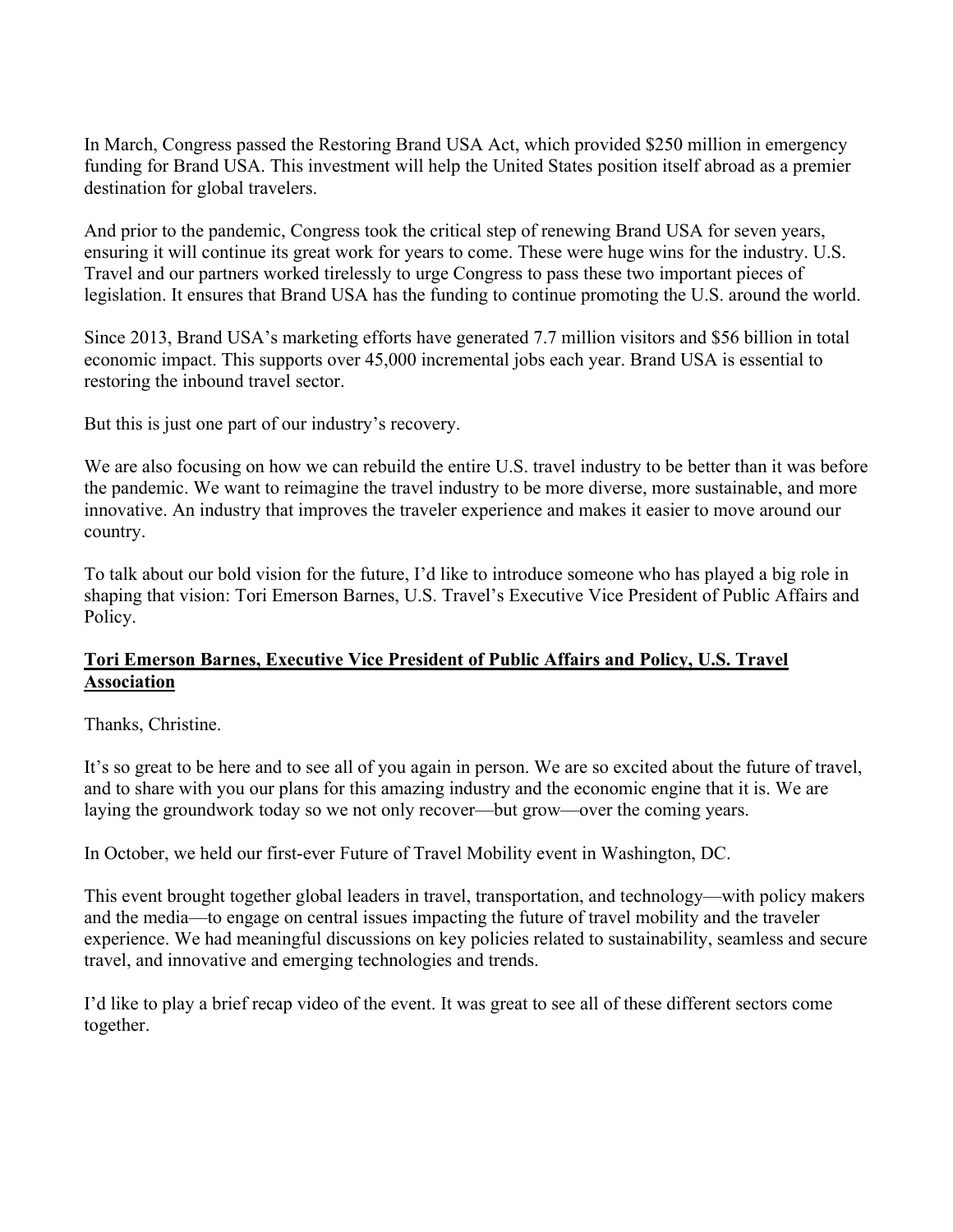We are already looking forward to our second Future of Travel Mobility event this fall at Union Station in Washington on September 20th. These discussions are so important and it is imperative that the travel industry is engaged, involved…and leading the path forward.

At the event, Ed Bastian, President & CEO of Delta Air Lines, had an insightful comment: We don't have to choose between seeing the world and saving the world: we can do both. And that is absolutely true.

But we need to make sure that sustainability issues are a focus within our industry and that we are working with elected officials and decision makers on the policies that will impact the travel industry. The only way to ensure that travel can continue to grow over the next several decades is by making the entire travel ecosystem sustainable from end to end. U.S. Travel is active on several critical sustainability issues, including expanding electric vehicle infrastructure and increasing the availability of sustainable aviation fuels…in addition to making it more affordable.

These priorities also have the support of the White House.

Earlier this year, the Biden administration announced that nearly \$5 billion would be made available under a new program—born out of the bipartisan infrastructure package—to help states create a network of EV charging stations.

And in April, the president also called for new tax credits for sustainable aviation fuels, which we support. These issues, along with many others in this space, are opportunities that are critical to growing our industry…and our industry's thought leadership…while protecting our planet.

We are also looking at how our industry can leverage programs to hire and retain a more diverse workforce. There are currently 1.5 million open jobs in leisure and hospitality. This lag in workforce recovery bears on the performance of our industry. After all, not having employees is just as damaging as not having customers.

Through our partnership with the organization Tourism Diversity Matters, we are supporting initiatives to expand diversity within our industry, especially at higher levels within organizations.

We are also looking to expand access to the H-2B visa program for international workers, as well as looking at targeted immigration reforms to help fulfill our significant workforce needs. For every 100 job openings across all industries, there are only 65 Americans looking for jobs.

We are at a pivotal time for our industry. There are many headwinds. But there are far more opportunities. Now is the time for us to accelerate our work and to take the industry to the next level. The world, and our elected leaders, have seen what happens when travel stops.

The chaos and economic hardship it creates across communities across the country….and the world. We must continue to engage. We must keep up the momentum. And with this energy, we are optimistic that the best days for the U.S. travel industry are ahead of us.